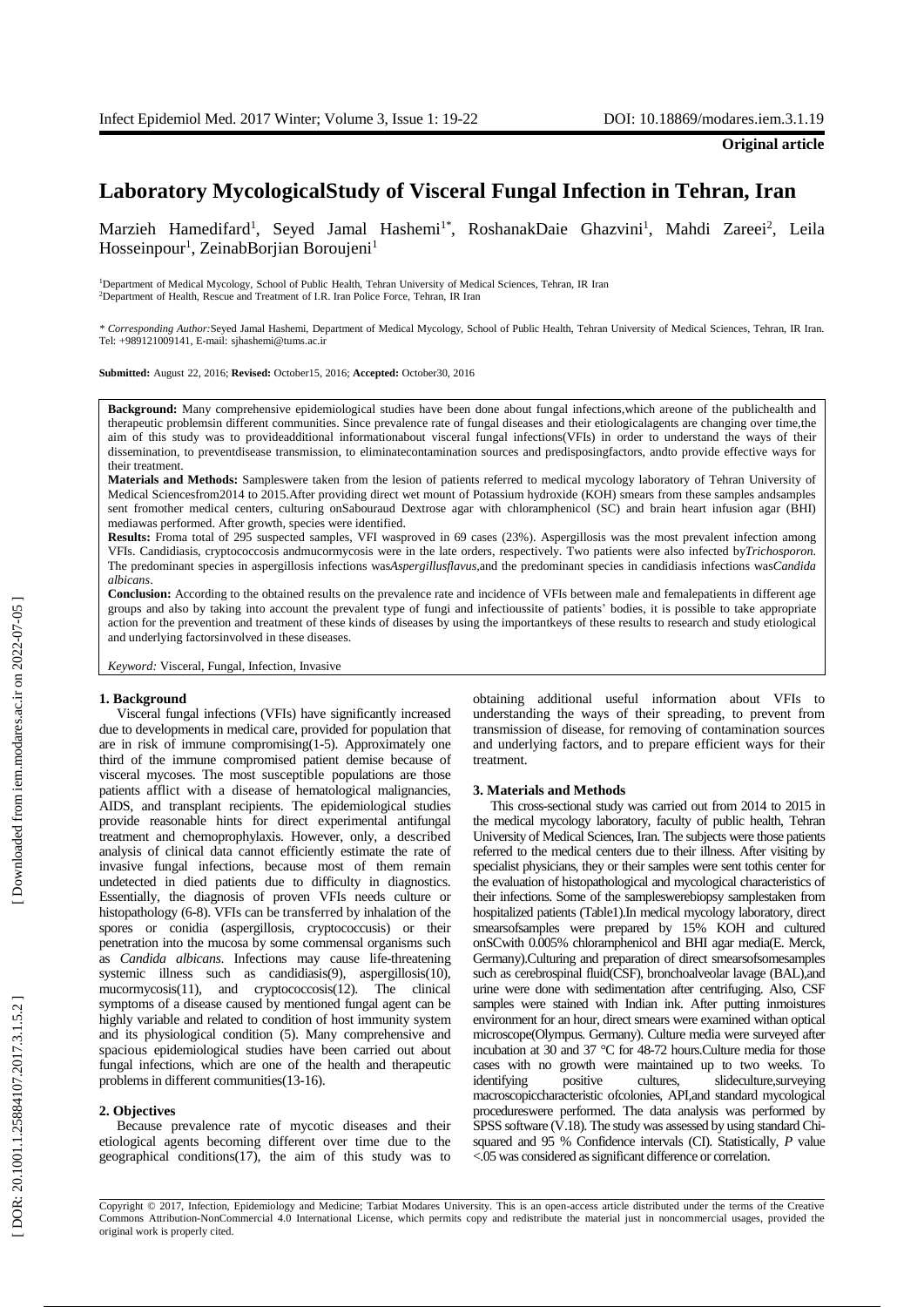| Table 1: Frequency of different clinical visceral specimens based on the type of VFI and genus of patients. |                                                    |                  |                                           |                  |                                                   |                |                                              |                  |                                                |                       |                                             |                         |                            |
|-------------------------------------------------------------------------------------------------------------|----------------------------------------------------|------------------|-------------------------------------------|------------------|---------------------------------------------------|----------------|----------------------------------------------|------------------|------------------------------------------------|-----------------------|---------------------------------------------|-------------------------|----------------------------|
| <b>Fungal agents</b>                                                                                        | <b>Visceral</b><br><b>Aspergillosis</b><br>Nb. (%) |                  | <b>Visceral</b><br>candidiasis<br>Nb. (%) |                  | <b>Visceral</b><br><b>Mucormycosis</b><br>Nb. (%) |                | <b>Visceral</b><br>Cryptococcosis<br>Nb. (%) |                  | <b>Visceral</b><br>Trichosporonosis<br>Nb. (%) |                       | <b>Total of</b><br>each genus Nb.<br>$($ %) |                         | <b>Total</b><br>Nb.<br>(%) |
| <b>Specimens/Genus</b>                                                                                      | $\mathbf M$                                        | $\mathbf{F}$     | $\mathbf M$                               | F                | $\mathbf M$                                       | $\mathbf F$    | $\mathbf M$                                  | $\mathbf F$      | $\mathbf{M}$                                   | $\mathbf F$           | $\mathbf{M}$                                | $\bf F$                 | M&F                        |
| Lymph node biopsy                                                                                           | $\mathbf{1}$                                       | $\overline{0}$   | $\boldsymbol{0}$                          | $\mathbf{0}$     | $\boldsymbol{0}$                                  | $\mathbf{0}$   | $\overline{0}$                               | $\boldsymbol{0}$ | $\boldsymbol{0}$                               | $\boldsymbol{0}$      | $\mathbf{1}$<br>(1.4)                       | $\boldsymbol{0}$        | $\mathbf{1}$<br>(1.4)      |
| Cervical bone biopsy                                                                                        | $\mathbf{1}$                                       | $\boldsymbol{0}$ | $\boldsymbol{0}$                          | $\boldsymbol{0}$ | $\boldsymbol{0}$                                  | $\mathbf{0}$   | $\mathbf{0}$                                 | $\boldsymbol{0}$ | $\boldsymbol{0}$                               | $\boldsymbol{0}$      | $\mathbf{1}$<br>(1.4)                       | $\boldsymbol{0}$        | $\mathbf{1}$<br>(1.4)      |
| Lumbar abscess                                                                                              | $\Omega$                                           | $\mathbf{1}$     | $\boldsymbol{0}$                          | $\mathbf{0}$     | $\overline{0}$                                    | $\theta$       | $\overline{0}$                               | $\boldsymbol{0}$ | $\overline{0}$                                 | $\boldsymbol{0}$      | $\overline{0}$                              | $\mathbf{1}$<br>(1.4)   | $\mathbf{1}$<br>(1.4)      |
| sinuses discharge                                                                                           | 9                                                  | 9                | $\overline{0}$                            | $\mathbf{0}$     | $\overline{2}$                                    | 5              | $\overline{0}$                               | $\boldsymbol{0}$ | $\overline{0}$                                 | $\boldsymbol{0}$      | 11<br>(16)                                  | 14<br>(20)              | 25<br>(36)                 |
| Sputum                                                                                                      | $\mathbf{1}$                                       | $\mathbf{1}$     | $\overline{c}$                            | $\overline{4}$   | $\boldsymbol{0}$                                  | $\mathbf{0}$   | $\mathbf{0}$                                 | $\boldsymbol{0}$ | $\mathbf{1}$                                   | $\boldsymbol{0}$      | $\overline{4}$<br>(5.8)                     | 5<br>(7.2)              | 9<br>(13)                  |
| Skull tumor biopsy                                                                                          | $\mathbf{1}$                                       | $\boldsymbol{0}$ | $\boldsymbol{0}$                          | $\mathbf{0}$     | $\boldsymbol{0}$                                  | $\mathbf{0}$   | $\boldsymbol{0}$                             | $\boldsymbol{0}$ | $\boldsymbol{0}$                               | $\boldsymbol{0}$      | $\mathbf{1}$<br>(1.4)                       | $\boldsymbol{0}$        | $\mathbf{1}$<br>(1.4)      |
| Bronchoalveolar<br>lavage (BAL)                                                                             | 3                                                  | $\overline{4}$   | 8                                         | 3                | $\overline{0}$                                    | $\mathbf{0}$   | $\overline{0}$                               | $\boldsymbol{0}$ | $\mathbf{0}$                                   | $\mathbf{1}$          | 11<br>(16)                                  | 8<br>(11.6)             | 19<br>(27.6)               |
| Brain microabscesses                                                                                        | $\mathbf{1}$                                       | $\boldsymbol{0}$ | $\boldsymbol{0}$                          | $\boldsymbol{0}$ | $\boldsymbol{0}$                                  | $\mathbf{0}$   | $\overline{0}$                               | $\boldsymbol{0}$ | $\mathbf{0}$                                   | $\boldsymbol{0}$      | $\mathbf{1}$<br>(1.4)                       | $\boldsymbol{0}$        | $\mathbf{1}$<br>(1.4)      |
| Stool                                                                                                       | $\overline{0}$                                     | $\overline{0}$   | $\mathbf{1}$                              | $\mathbf{1}$     | $\overline{0}$                                    | $\mathbf{0}$   | $\overline{0}$                               | $\overline{0}$   | $\overline{0}$                                 | $\boldsymbol{0}$      | $\mathbf{1}$<br>(1.4)                       | $\mathbf{1}$<br>(1.4)   | $\overline{c}$<br>(2.8)    |
| Ventral buccal<br>mucosa                                                                                    | $\overline{0}$                                     | $\overline{0}$   | $\mathbf{1}$                              | $\overline{0}$   | $\overline{0}$                                    | $\overline{0}$ | $\overline{0}$                               | $\boldsymbol{0}$ | $\boldsymbol{0}$                               | $\boldsymbol{0}$      | $\mathbf{1}$<br>(1.4)                       | $\boldsymbol{0}$        | $\mathbf{1}$<br>(1.4)      |
| Wound discharge                                                                                             | $\overline{0}$                                     | $\overline{0}$   | $\overline{c}$                            | $\overline{0}$   | $\overline{0}$                                    | $\theta$       | $\overline{0}$                               | $\boldsymbol{0}$ | $\overline{0}$                                 | $\boldsymbol{0}$      | $\mathfrak{2}$<br>(2.9)                     | $\boldsymbol{0}$        | $\mathfrak{2}$<br>(2.9)    |
| Vaginal discharge                                                                                           | $\overline{0}$                                     | $\overline{0}$   | $\overline{0}$                            | $\overline{2}$   | $\overline{0}$                                    | $\overline{0}$ | $\overline{0}$                               | $\overline{0}$   | $\overline{0}$                                 | $\boldsymbol{0}$      | $\boldsymbol{0}$                            | $\overline{2}$<br>(2.9) | 2<br>(2.9)                 |
| Urine                                                                                                       | $\overline{0}$                                     | $\overline{0}$   | $\mathbf{1}$                              | $\overline{0}$   | $\Omega$                                          | $\mathbf{0}$   | $\theta$                                     | $\overline{0}$   | $\mathbf{0}$                                   | $\overline{0}$        | 1<br>(1.4)                                  | $\mathbf{0}$            | $\mathbf{1}$<br>(1.4)      |
| Cerebrospinal<br>fluid(CSF)                                                                                 | $\mathbf{0}$                                       | $\boldsymbol{0}$ | $\boldsymbol{0}$                          | $\boldsymbol{0}$ | $\boldsymbol{0}$                                  | $\mathbf{0}$   | 3                                            | $\boldsymbol{0}$ | $\boldsymbol{0}$                               | $\boldsymbol{0}$      | 3<br>(4.3)                                  | $\boldsymbol{0}$        | 3<br>(4.3)                 |
| Total of each genus                                                                                         | 17<br>(24.7)                                       | 15<br>(21.7)     | 15<br>(21.7)                              | 10<br>(14.6)     | $\overline{c}$<br>(2.9)                           | 5<br>(7.2)     | 3<br>(4.3)                                   | $\boldsymbol{0}$ | 1<br>(1.4)                                     | $\mathbf{1}$<br>(1.4) | 38<br>(55)                                  | 31<br>(45)              | 69<br>(100)                |
| Total(M&F)                                                                                                  | 32<br>(46.4)                                       |                  | 25<br>(36.3)                              |                  | $\overline{7}$<br>(10.1)                          |                | 3<br>(4.3)                                   |                  | $\overline{c}$<br>(2.9)                        |                       | 69<br>(100)                                 |                         | 69<br>(100)                |

*Hamedifard M et al.*

M: Male, F: Female, Nb.: Number, (%): Percentage

# **4. Results**

From a total of 295 suspected patients, VFI was proved in 69 cases (23%). The most prevalent infection was aspergillosis in VFI s. The late orders were belonged to candidiasis, cryptococcosis , and mucormycosis, respectively. About 32 patients (46%) were infected by aspergillosis with equal number of both male and female. The predominant species of *Aspergillus*, was *Aspergillus flavus.*  The most patients infected by Aspergillosis were in the age group of 20-29 years. Also, 25 patients (36%) were infected by candidiasis, the number ofmales was more than females. *Candida albicans* was the predominant species in candidiasis *.* The most patients infected by candidiasis were in the age group of 50-59 years. Also, 7 cases were infected by mucormycosis,th e number of females were more than males. Most cases of mucormycosis were in the age group sof2 0 - 2 9 and 5 0 - 5 9 years. The predominant fungus in mucormycosis was *Rhizopus*, and its most common underlying d isease was diabete s . Three patient s were also

infected by cryptococcusis , and all of them were male s (one 51 -year -old patientand two 71 -year -old patients ). Among patients,one 50 -year -old woman and one 9 -year -old boy were infected by *Trichosporon* . Significant difference was not observed between genus and age group of patients with the type of VFIs ( *P*>.05). The most common organs involved in fungal infections were sinuses and respiratory tract (BAL), respectively(Table 1) . There was a significant difference between organ involvement and the disease( *P*<.05). The most common underlying d isease s of the patients identified with VFI s were diabetes, tuberculosis, and liver transplantation, types of cancer, sinusitis, heart surgery, kidney transplant, asthma , and bronchitis, respectively . Figure1 shows the frequency of the patient s with visceral aspergillosis based on age group and genus. Figure 2 shows the frequency of the patient s with visceral candidiasis based on age group and genus . Table 1 shows the frequency of different clinical visceral specimens based on fungal agents and genus .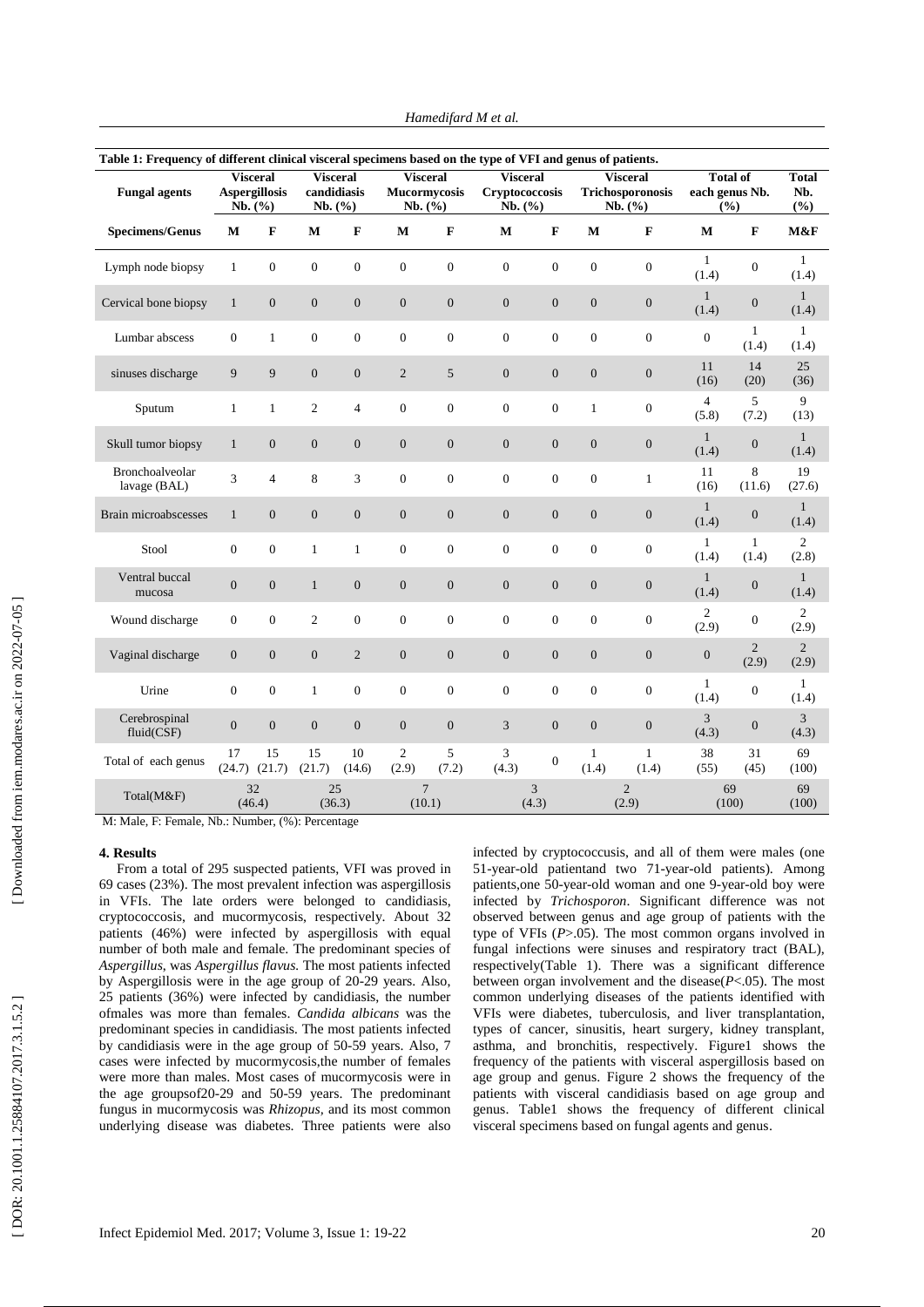

Male Female

**Figure 1.** Frequency of patients with visceral aspergillosis based on age group and genus ( *P*>.05) .



#### **5. Discussion**

In recent years, one of the most public health and therapeutic problems in different countries is fungal disease s , among which diseases causing mortality are more important than the other. Underlying diseases are considered as risk factors involved in incidence and prevalence rate of opportunistic fungal diseases (6 - 8 ,18 -20). In this study, some underlying disease s such as diabetes, tuberculosis, liver transplantation, cancer, sinusitis, heart surgery, kidney transplant, asthma , and bronchitis were identified that certainly can be involved in VFI s. In current study, the most prevalent infection was aspergillosis in VFIs. The late orders were belonged to candidiasis, cryptococcosis, and mucormycosis, respectively. (Table1). These results are in accordance with Bassiri Jahromi's stud y conducted in Pasteur institute of Iran (21) and Sharifpour's study (22). However, by considering*Aspergillus*as the prevalent fungi of the environment and *Candida* as the common body's microflora, the high prevalence rate of these two genera of fungi in VFI sis justifiable. In Khodav aisi's study conducted in Sari and Bab ol (23), Badie e's study conducted in Shiraz in 2009 (24) and Pfaller's study conducted in the United States of America in 2010(25) , candidiasis and aspergillosis were considered as the most prevalent infections, respectively .

In this study, the most common isolated species of aspergillosis was *Aspergillus flavus*, this finding is in accordance with Khodav aisi's (23), Badie e's (24), Zarrinfar's (26) , and Hedayati's (27) studies conducted in Iran . However, I t is not in accordance with some studies conducted in abroad such as Mantagna's (28) in Italy and Glare's in New Zealand (29) , in which the predominant species was *Aspergillus fumigatus*. Non -compatibility of the current study results with some other results can be due to time and place conditions (geographical conditions).

In current study, the most common species isolated in candidiasis was *Candida albicans,* this finding is in accordance with Taghipour's (30) and Afsarian's (31) studies conductedin Iran , Omrani's study conducted in Saudi Arabia (32), Yang's studyconducted in China (33) , and Yapar's study conducted in Turkey (34). In this study, the prevalence rate of candidiasis in males was more than females, and in the age group of 50 -59 years was the most prevalent (Figure2), these findings are also in accordance with the Khodavaisi's (23) and Bassiri Jahromi's(21) studies .

In this study, there was a significant difference between organ involvement and the disease  $(P<.05)$ . The most common organsinvolved in fungal infectionswere sinuses and respiratory tract (BAL), respectively (Table 1). Fungal rhinosinusitis is considered as an uncommon disorder , and its frequency has been increasing in recent years. Aspergillusspp. is the most common species reported as a major cause of fungal sinusitis , but the most frequent fungal isolated from acute invasive form of fungal sinusitis belong to the Zygomycete order. However, etiological agents of these infections may vary according to the type of sinusitis and geographical epidemiology. In this study, fungal rhino sinusitis was the prevalent disease compared withothers (36%).The predominant fungal agents were *Aspergillus* sp p*.* and Zygomycete order, respectively. These results are in accordance with Nazeri's study conducted in Iran(35). Fungal respiratory tract infection s were the second order diseases of VFI s in this study (27.6%). In the present study, *Candida*  s p p *.* were the predominant fungal agents,this finding is in accordance with Khodavaisi's study conducted in Iran(23) and [Garnacho](https://www.ncbi.nlm.nih.gov/pubmed/?term=Garnacho-Montero%20J%5BAuthor%5D&cauthor=true&cauthor_uid=23817660) -Montero's and [Sganga'](https://www.ncbi.nlm.nih.gov/pubmed/?term=Sganga%20G%5BAuthor%5D&cauthor=true&cauthor_uid=24034031)s studies conducted in other countries(36 -37).

As Tehran is the capital of Iran, its hospitals are the references for many patients from all parts of the country. In Tehran, medical mycology laboratory of Tehran university of Medical Sciences is the reference laboratory for many specialist physicians and patients. Thus, the results of this study approximately can have more external validity in comparison with other local Iranian studies.

### **6. Conclusion**

We analyzed the visceral mycoses and concluded that mycoses are still considered as an important problem for the clinician. According to the results that obtained on the prevalence rate of VFI s between males and females with different age groups and also by attention to the most common type of fungal agents and infectious body locations of patient s , it is possible to prepare appropriate action for the prevention and treatment of these kind of infections by using the important results of this research. Also, it can be considered etiological and underlying factors involved in diseases of this study .

# **Conflict of Interests**

The authors declare they have no conflict of interests.

# **Acknowledgements**

This study was carried out in collaboration with the staff of Department of Medical Mycology in School of PublicHealth, Tehran University of Medical Sciences that is appreciated for their collaboration.

# **Authors' Contributions**

All of authors contribute to this study.